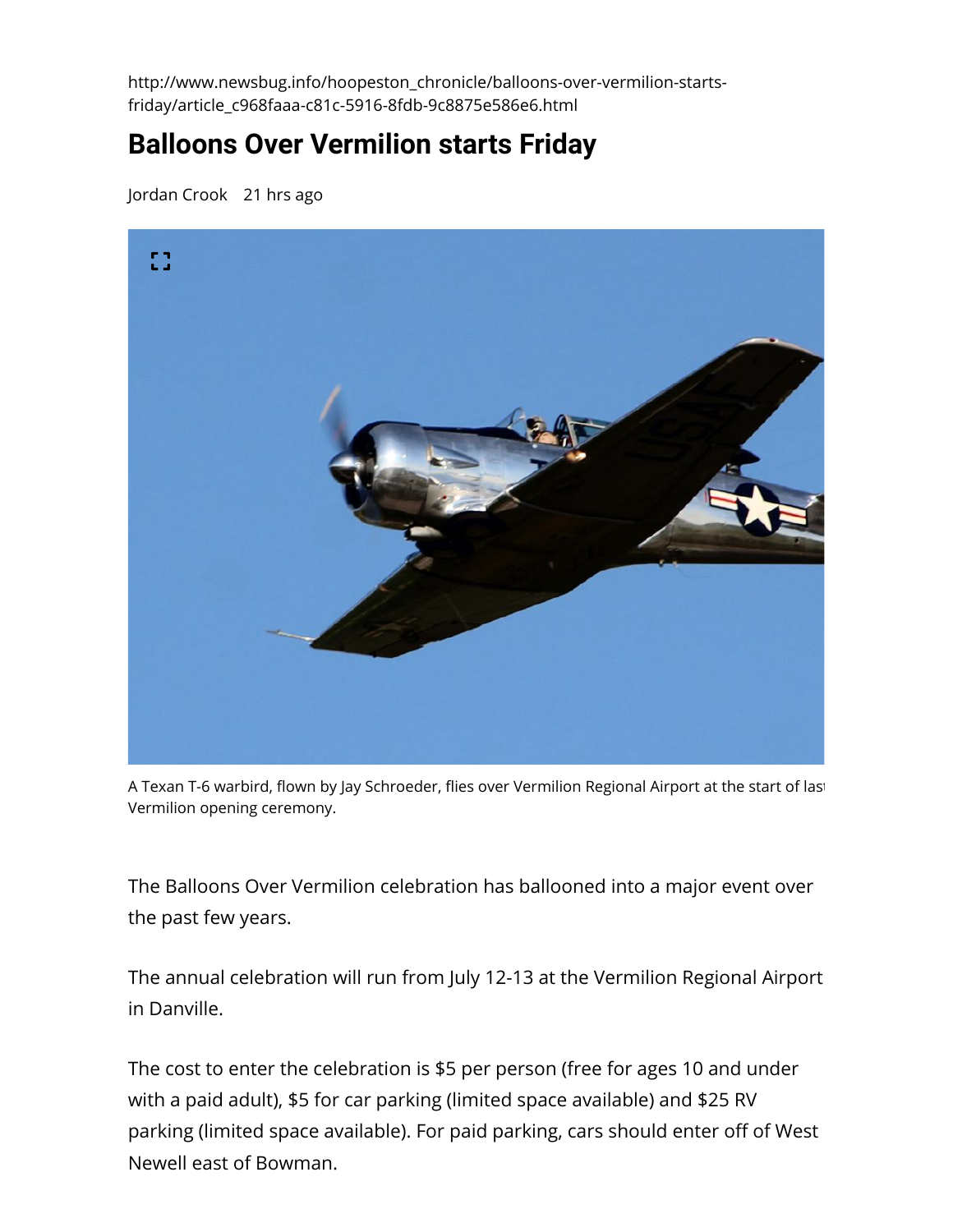Free shuttle rides from pick-up spots at Wal-Mart and Lowes will run continuously from 2:30-10:30 p.m. Friday and 12:30-10:30 p.m. Saturday.

No coolers or pets are allowed at the event.

Tethered balloon rides will be available for \$15 for adults and \$10 for kids, weather permitting.

Visit [www.balloonsoververmilion.com](http://www.balloonsoververmilion.com/) to learn more. The full schedule for the celebration is listed below:

July 12

2:30 PM Shuttle Bus Service Begins (Presented bu Jocko's & Lee's Famous Recipe)

3:00 PM Gates Open

3:00 — 10:30 PM Kids Zone (Presented by OSF Children's Hospital of Illinois)

3:30 — 5:00 PM Band: Jordan & Jill in the Beer Tent

4:00 — 10:00 PM Balloon Photo Booth in the Kids Zone (Presented by Jacqueline Lacy, State Attorney)

5:00 — 6:00 PM Band: American Pie on the Main Stage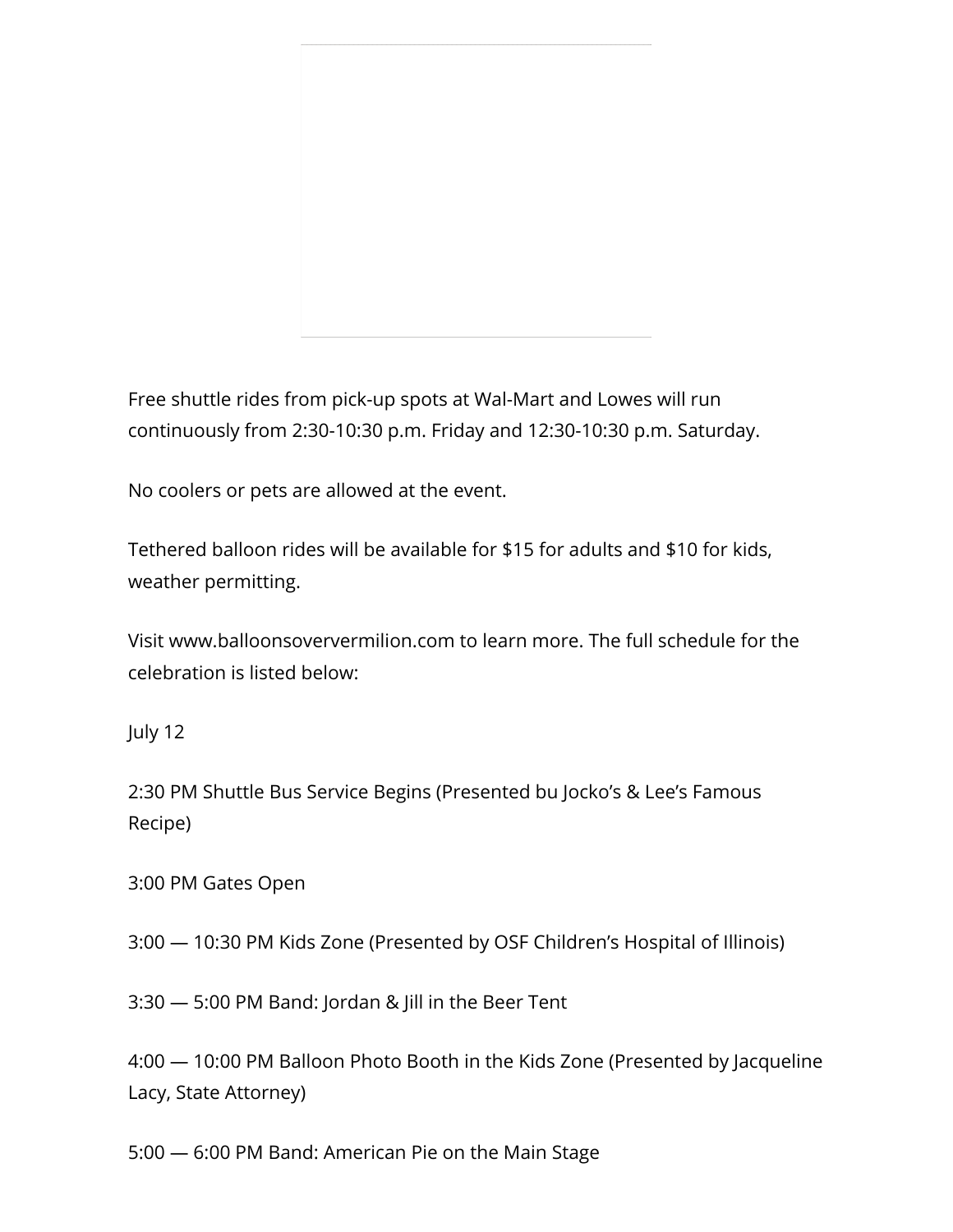5:45 PM Salute to America ~ National Anthem by Barber Shop Chorus on the Launch Field

5:45 PM Fly-over by Texan T-6 Warbird

6:00 PM Parade of Pilots

6:00 — 7:00 PM Band: The Freakness in the Beer Tent

6:30 — 10:00 PM Tethered Balloon Rides (Presented by thyussenkrupp Presta Camshafts & Midwest Ameirca Federal Credit Union)

6:30 PM Balloon Launch on the Launch Field

7:00 — 8:00 PM Band: American Pie on the Main Stage

8:00 — 9:00 PM Band: The Freakness in the Beer Tent

8:30 — 9:00 PM Balloon Glow (Presented by Iroquois Federal Savings & Loan) on the Launch Field

9:15 PM Laser Light Show on the Launch Field

9:00 — 10:30 PM After Glow Party Featuring Chad Hays, Candy Foster, Mike Ingram, Steve Rodman, Members of 90's Daughter, House of Cards, Mojo, X-Krush & More on the Main Stage

10:30 PM Shuttle Bus Service Ends

10:30 PM Gates Close

July 13

6:30 a.m. Community Flight — Weather Permitting

12:30 PM Shuttle Bus Service Begins (Presented bu Jocko's & Lee's Famous Recipe)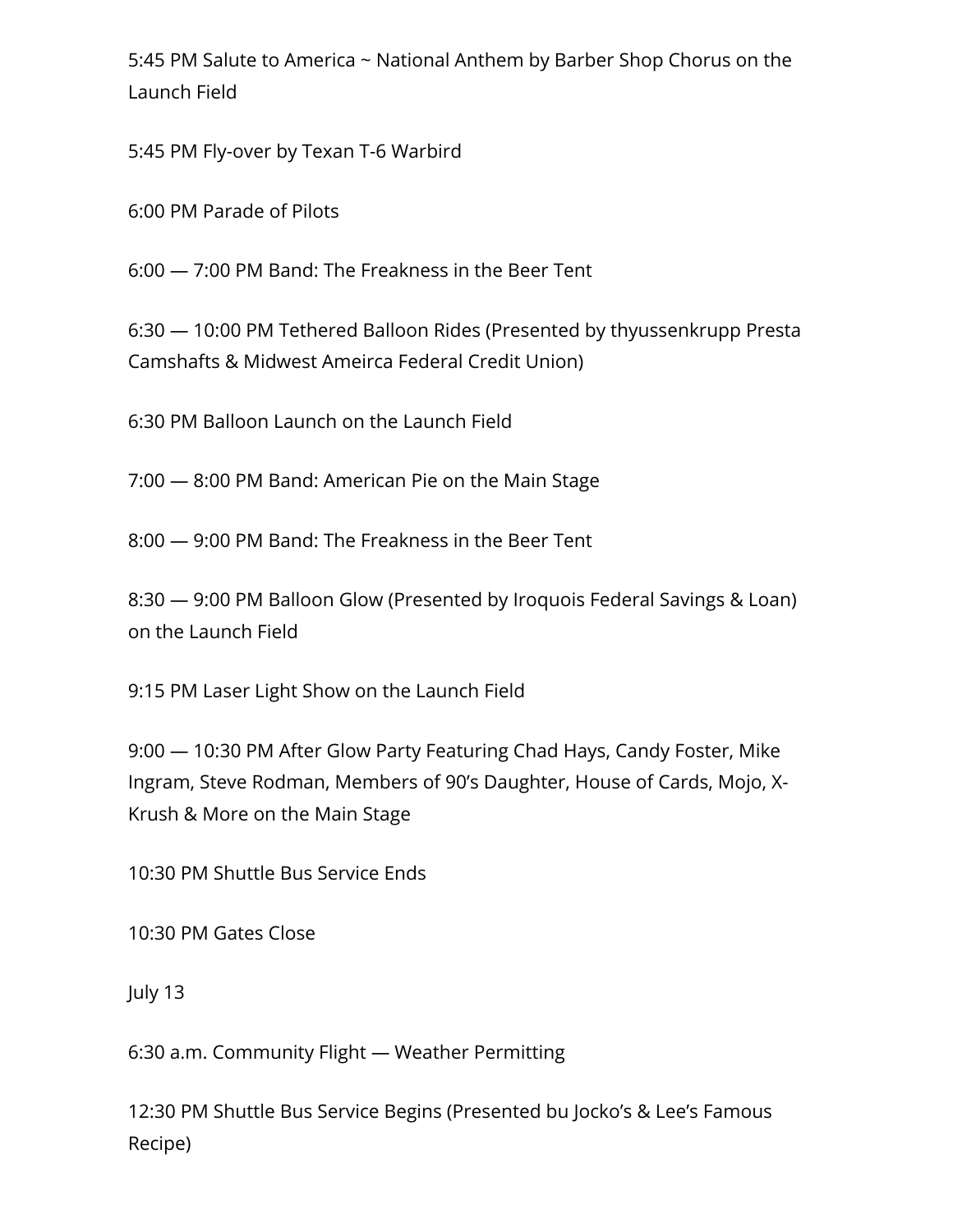1:00 PM Gates Open

1:00 — 3:00 p.m. Band: Crazy Johnny Band in the Beer Tent

1:00 — 5:00 p.m. Classic Car Show ~ Illiana Antique Automobile Club (Presented by Courtesy Auto Group)

1:00 — 8:00 p.m. Sand Volleyball Tournament (Presented by Owens Excavating) in the Beer Tent

1:00 — 10:30 PM Kids Zone (Presented by OSF Children's Hospital of Illinois)

2:00 - 4:00 PM Balloon School (Presented by Hyster-Yale & Watchfire Signs) on the Launch Field

2:00 — 5:00 PM Archery Demonstration & Lessons (Presented by Schlarman Academy's archery team) on the Launch Field

2:00 — 10:00 PM Balloon Photo Booth (Presented by Jacqueline Lacy, States Attorney) in the Kids Zone

3:00 — 4:30 PM Band: Boss Hogg & The Good Ol' Boys on the Main Stage

4:30 — 6:00 PM Band: Dable Allen Band in the Beer Tent

6:00 — 7:30 PM Band: Cobalt on the Main Stage

6:30 PM Balloon Launch on the Launch Field

6:30 — 10:00 PM. Tethered Balloon Rides (Presented in partnership by thyussenkrupp Presta Camshafts & thyssenkrupp Crankshafts & Midwest Ameirca Federal Credit Union)

7:30 — 9:00 PM Band: Double Dots in the Beer Tent

8:30 — 9:00 PM Balloon Glow (Presented by First Financial Bank) on the Launch Field